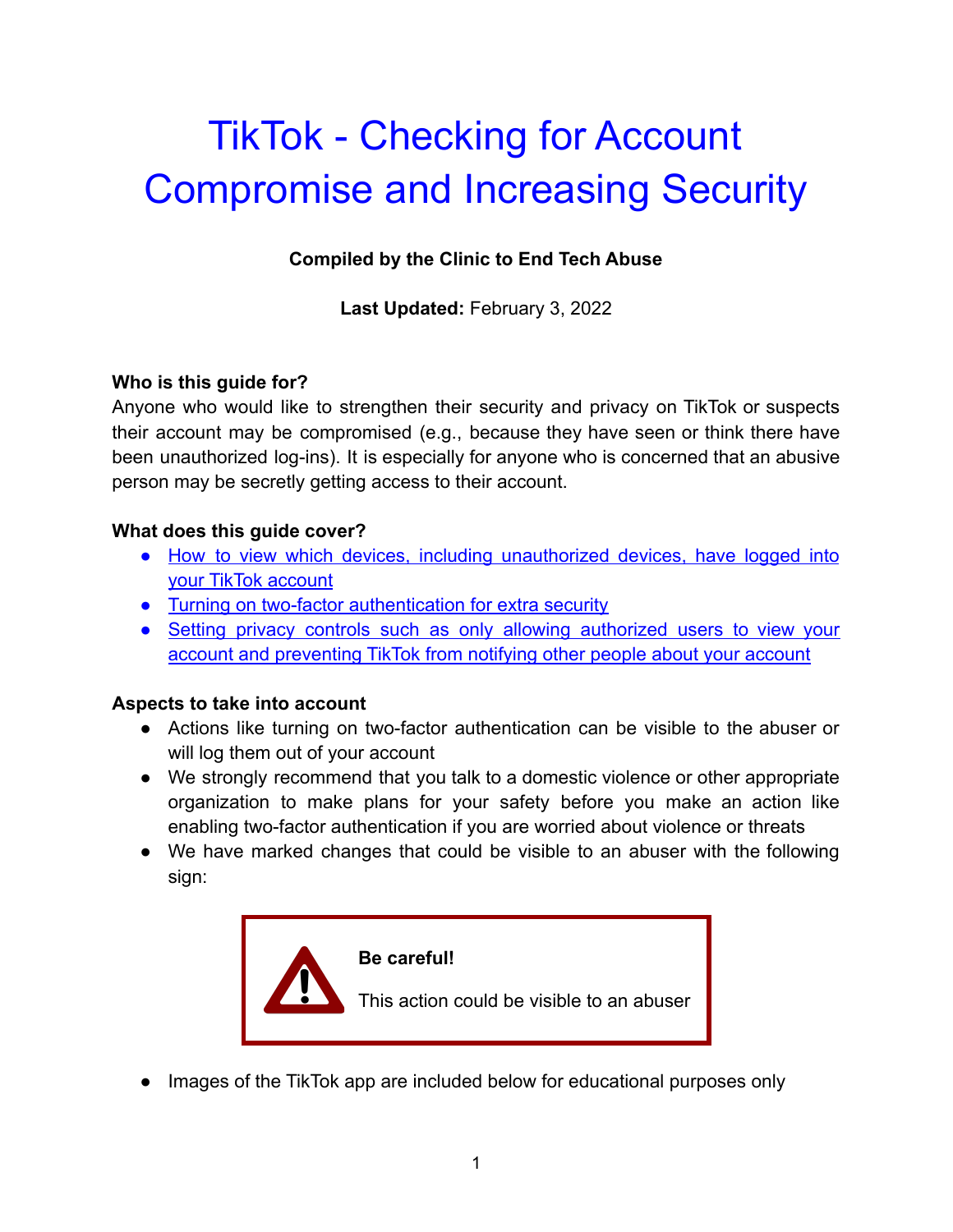# <span id="page-1-0"></span>Viewing and Managing Devices Logged Into Your Account

These steps will show you how to view which devices (phones, laptops, etc.) are signed into your account and log out unrecognized devices.

## **Step 1 - Open the TikTok app and go to the settings menu**

From the home page of the TikTok app, tap on **Profile** from the menu bar along the bottom. Then, on the screen that appears, tap on the **three bars** in the upper right hand corner. In the menu that opens at the bottom, tap **Settings and privacy**.



# **Step 2 - Navigate to the devices menu**

Now, tap on **Security and login** > **Manage devices**.

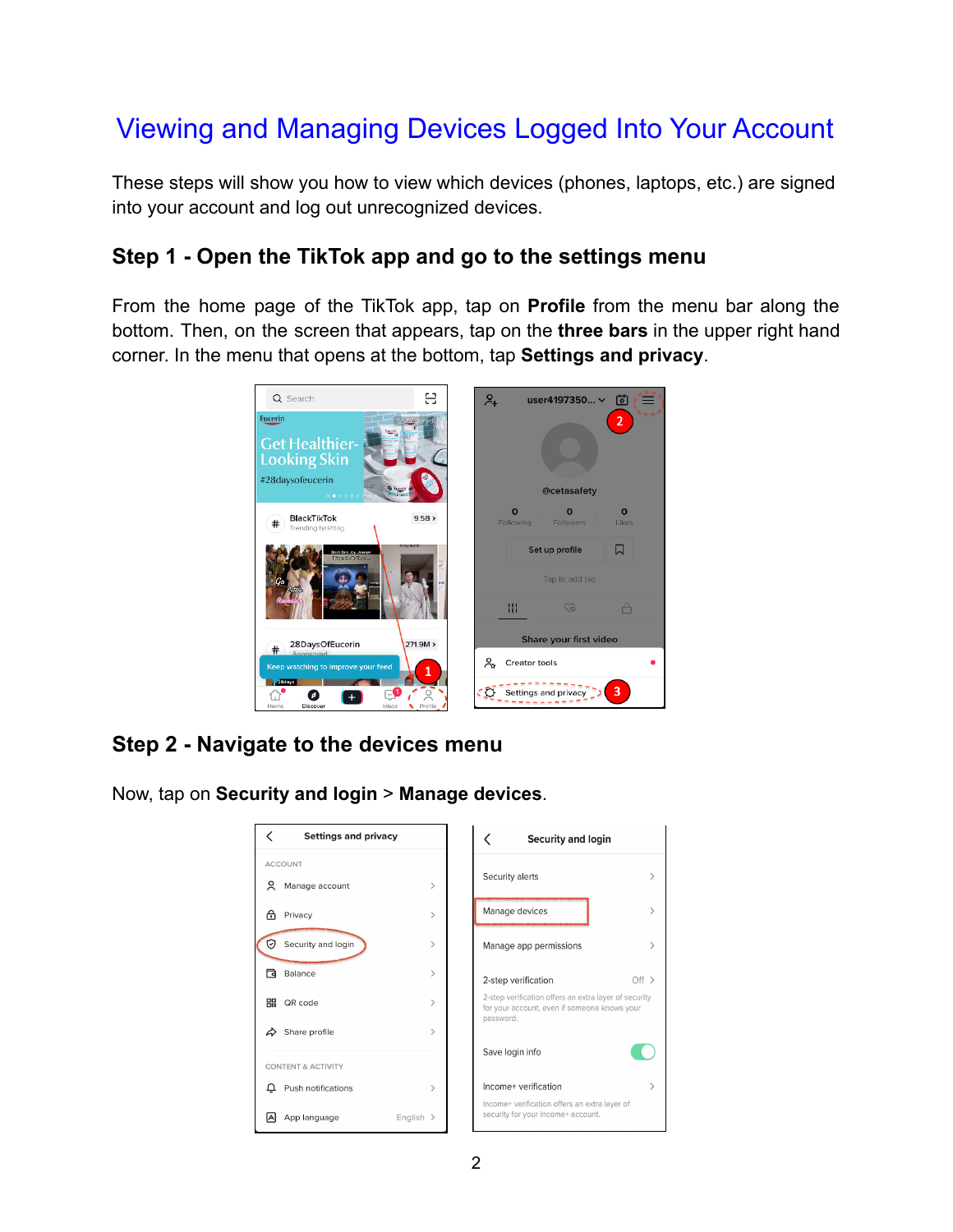#### **Step 3 - Inspect and remove unauthorized devices**



You should see a list of devices that are currently logged into your account, including the current device. All other devices should have a small trash can icon next to them.



If you do not recognize a device, tapping on their respective trash can icon will allow you to log that device out of your TikTok account.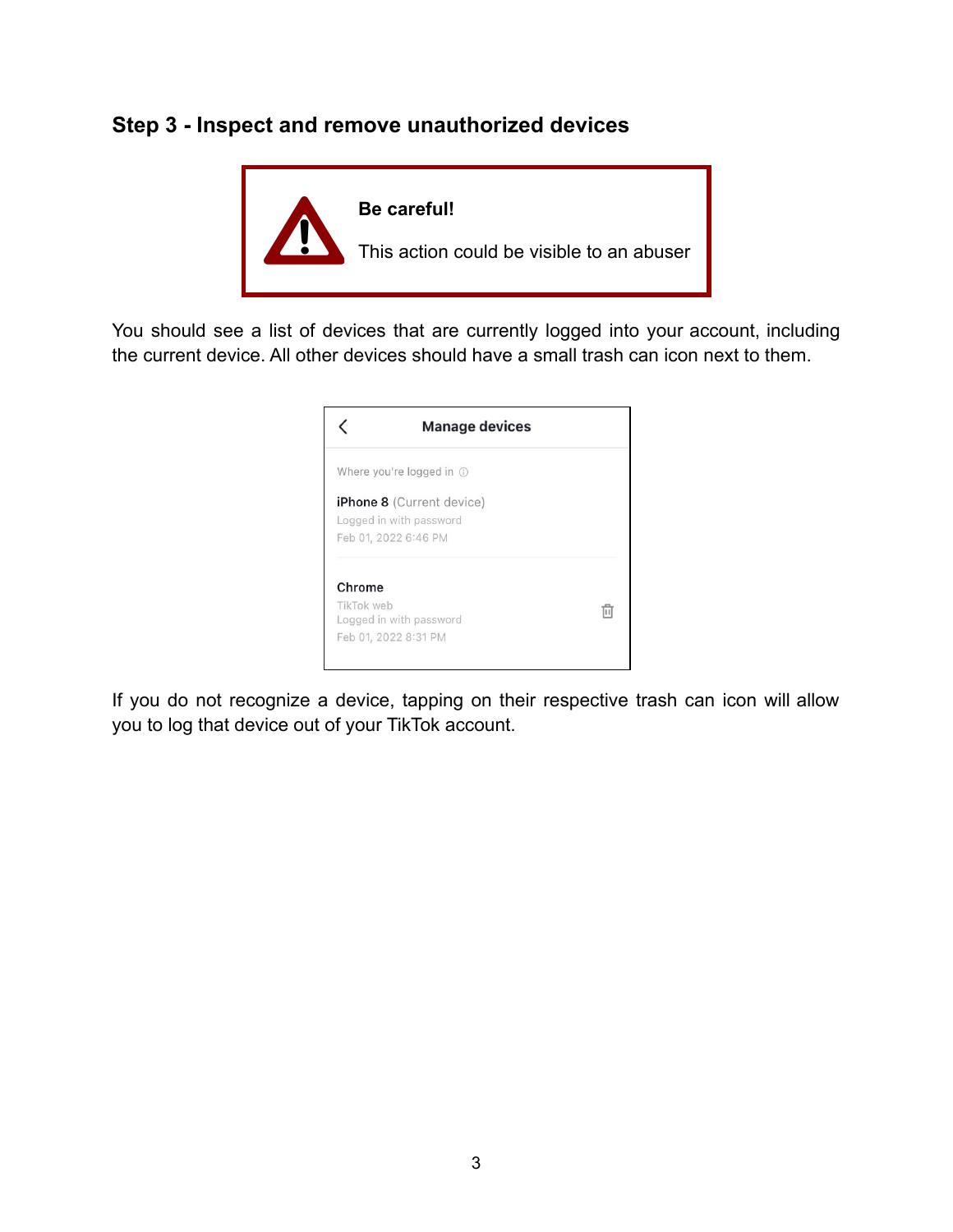# Turning on 2-Factor Authentication

#### <span id="page-3-0"></span>**What is two-factor authentication and what does it do?**

It is an extra security step that provides more protection for an online account. By turning it on, every time you try to log into your account, you will be required to provide a password as well as a second piece of information that only you should know.



If you go to **Profile** > **Settings and privacy** > **Security and login** > **2-step verification**, TikTok will ask you to select at least 2-step verification methods (i.e., two different ways in which you would like to receive the second piece of information required every time you sign into your account).



TikTok recommends the following 2-step verification methods (neither of them will require you to install any new apps):

● **Text message (SMS):** if you choose this option, then every time you try to log into your TikTok account, an SMS (text) message with a code will be sent to your mobile phone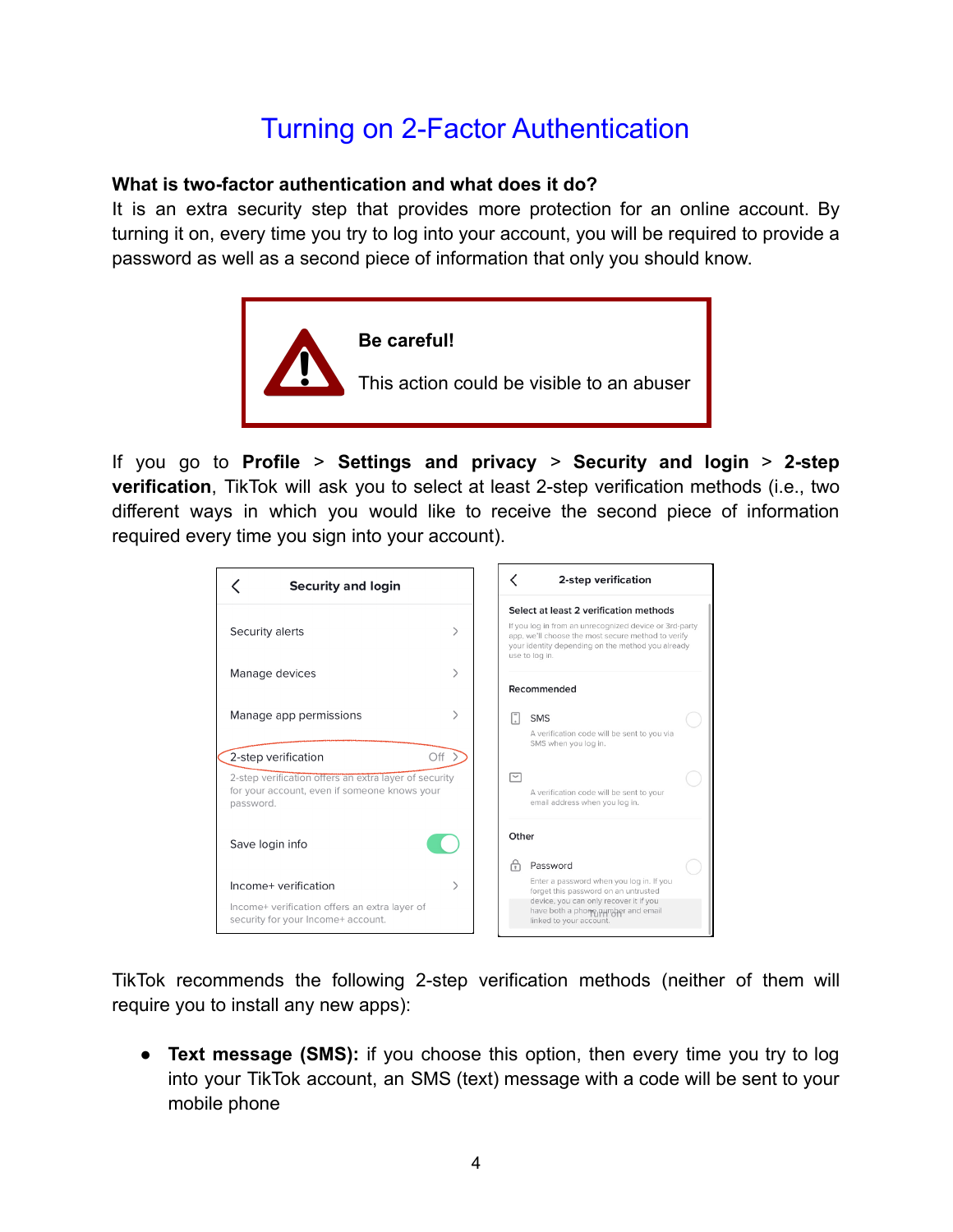● **Email:** if you choose this option, then every time you try to log into your account TikTok, an email with a code will be sent to the email associated with your TikTok account

You can select the 2-step verification method of your preference.

**Important:** if the abuser can access your email, unlock your phone or see your phone screen, they may be able to get the code sent to you. Keep this into account when deciding your 2-step verification method.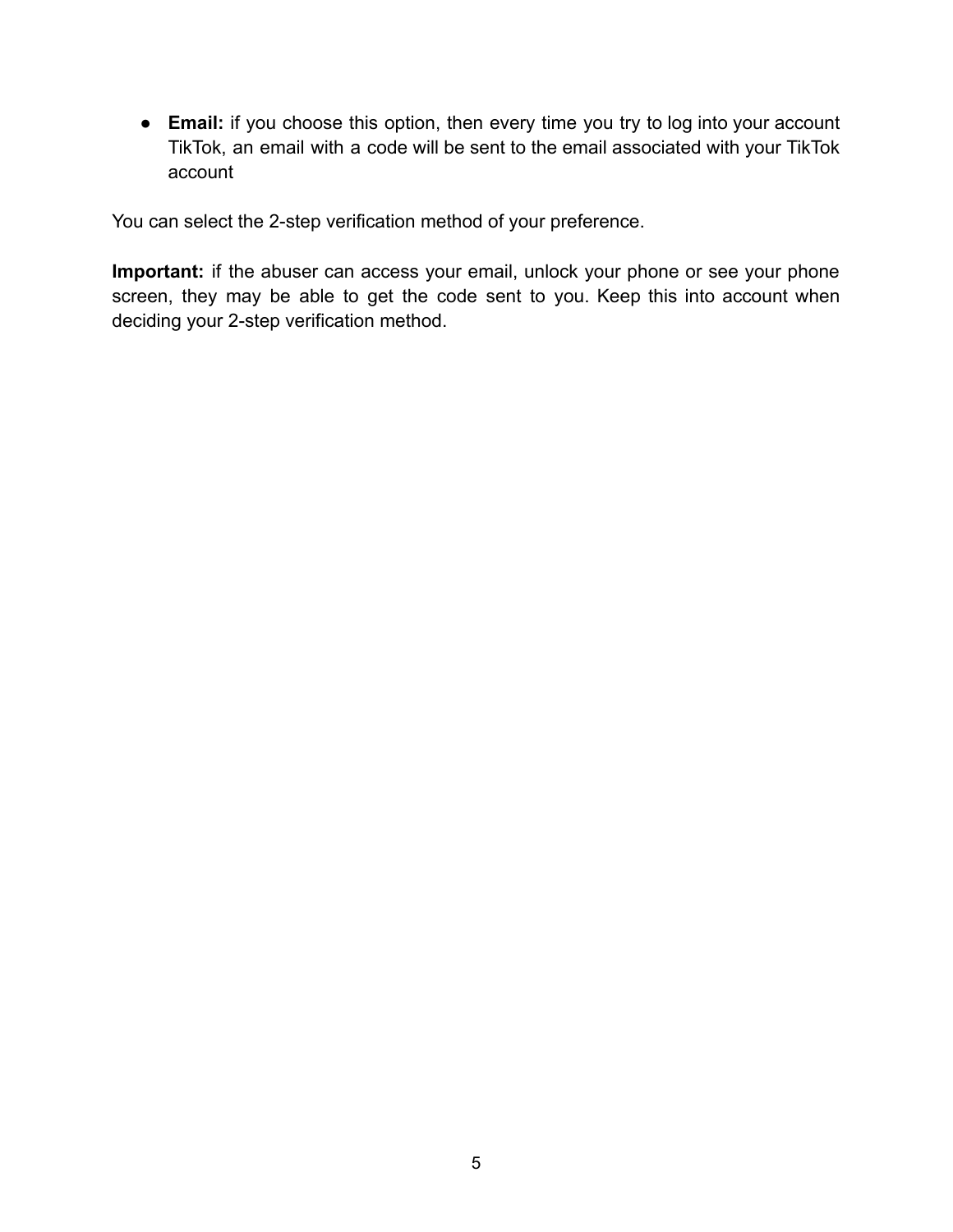# <span id="page-5-0"></span>Managing Visibility and Safety Settings For Your Account

### **Step 1 - Go to the privacy menu**

From the **Settings and privacy** menu (see Step 1 in Viewing and [Managing](#page-1-0) Devices above), tap on **Privacy**:

| く              | <b>Settings and privacy</b> |               |  |
|----------------|-----------------------------|---------------|--|
| <b>ACCOUNT</b> |                             |               |  |
| $\sim$         | Manage account              | $\mathcal{E}$ |  |
| டி             | Privacy                     | $\mathcal{E}$ |  |
| ♡              | Security and login          | $\mathcal{E}$ |  |
| 日              | <b>Balance</b>              | $\mathcal{E}$ |  |
| 嘂              | QR code                     | $\mathcal{P}$ |  |
|                | Share profile               |               |  |

## **Step 2a - discoverability: setting your account to private**

In the following screen, the first option under *Discoverability* is **Private account**. If you set your TikTok account to private, TikTok will not allow other users who are not following you to see the content you post. By default, TikTok accounts are not set to private (except for users aged 13-15).

If you tap on the **toggle button** that appears to the right of **Private account**, you can set your account to private (the switch will turn green).

| Privacy                                                                                                                                                  |  |  |  |
|----------------------------------------------------------------------------------------------------------------------------------------------------------|--|--|--|
| Discoverability                                                                                                                                          |  |  |  |
| Private account<br>With a private account, only users you approve<br>can follow you and watch your videos. Your<br>existing followers won't be affected. |  |  |  |
| Suggest your account to others                                                                                                                           |  |  |  |
| Sync contacts and Facebook friends                                                                                                                       |  |  |  |
| Personalization and data                                                                                                                                 |  |  |  |
| Ads personalization                                                                                                                                      |  |  |  |